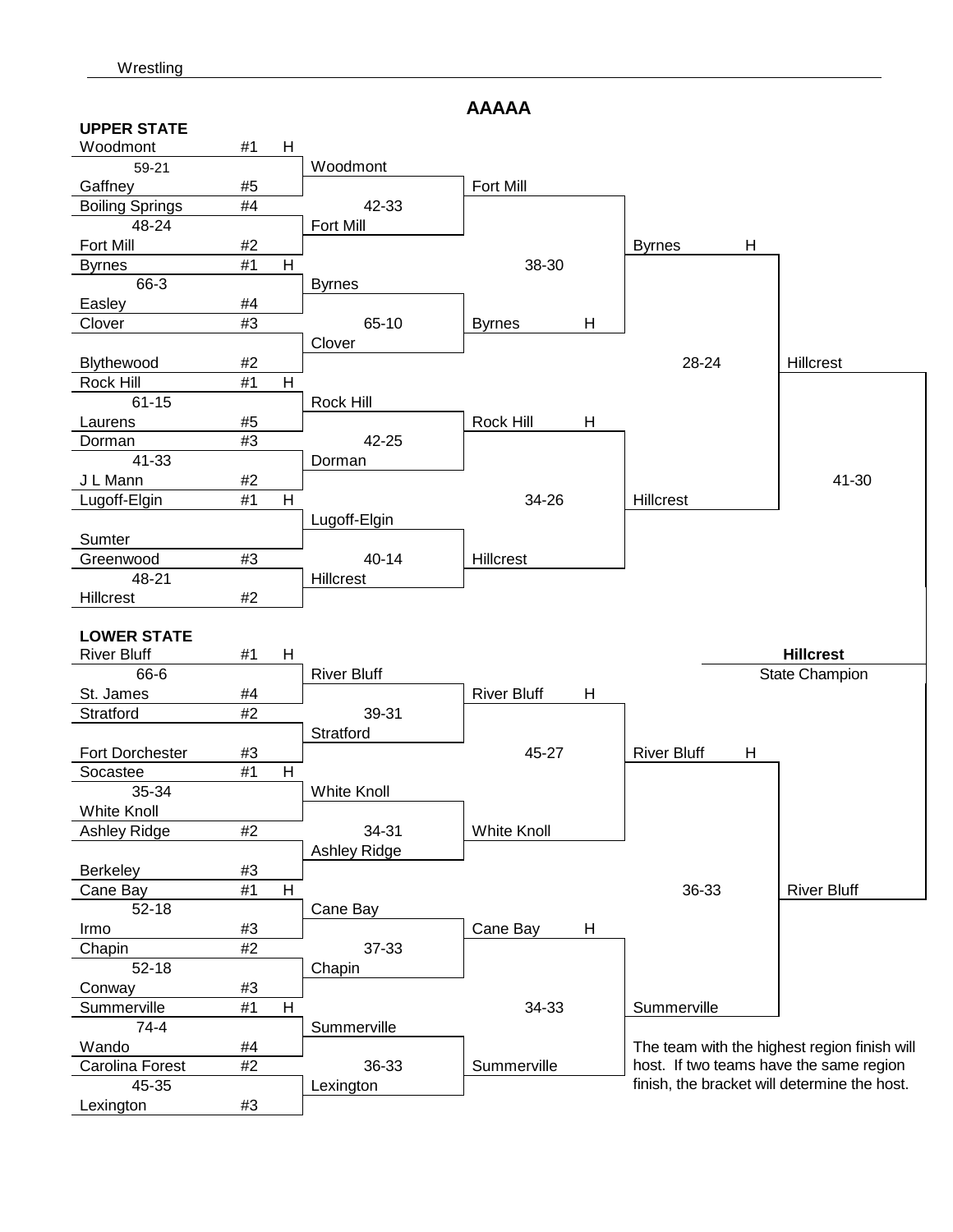**AAAA** 

#### **UPPER STATE**

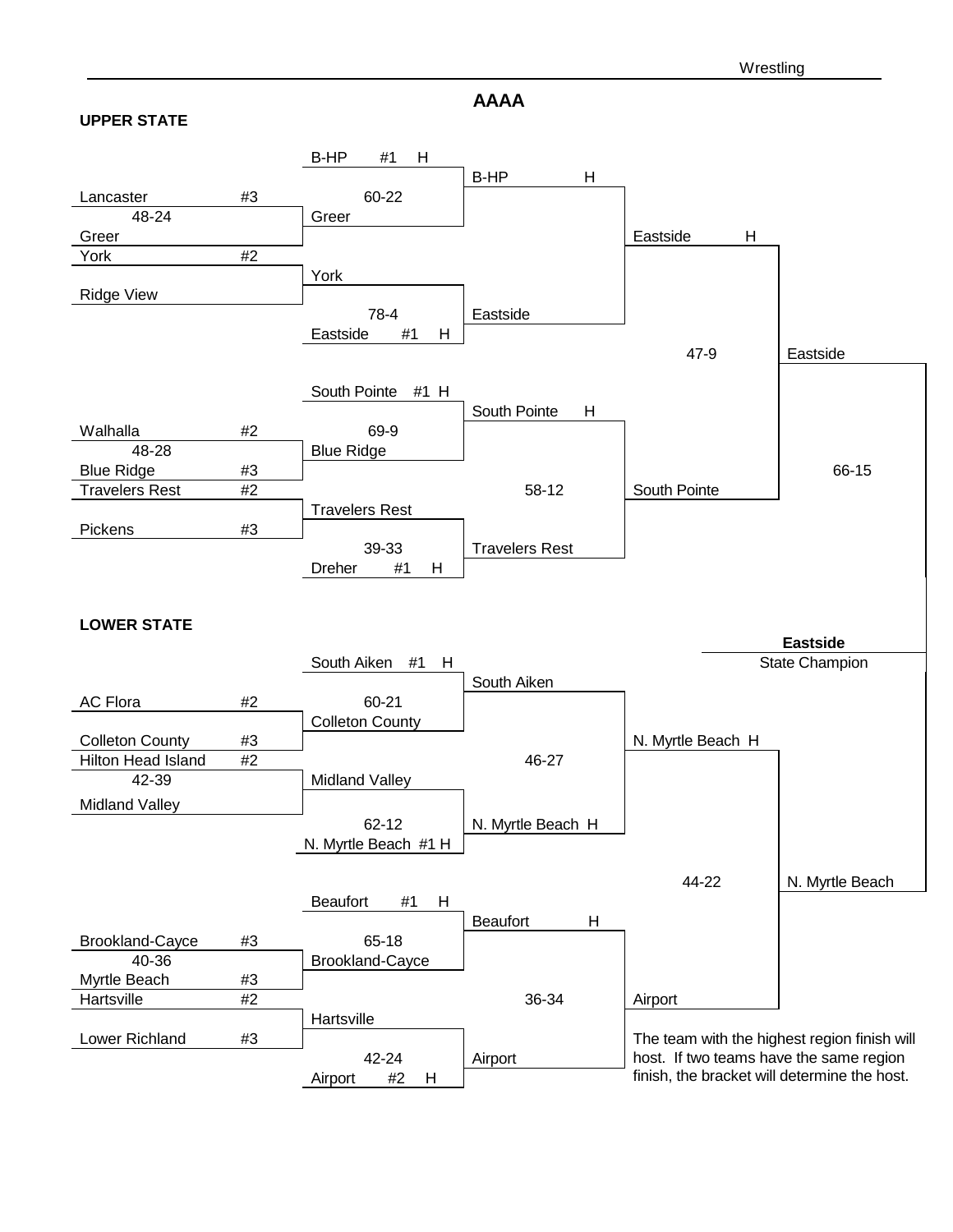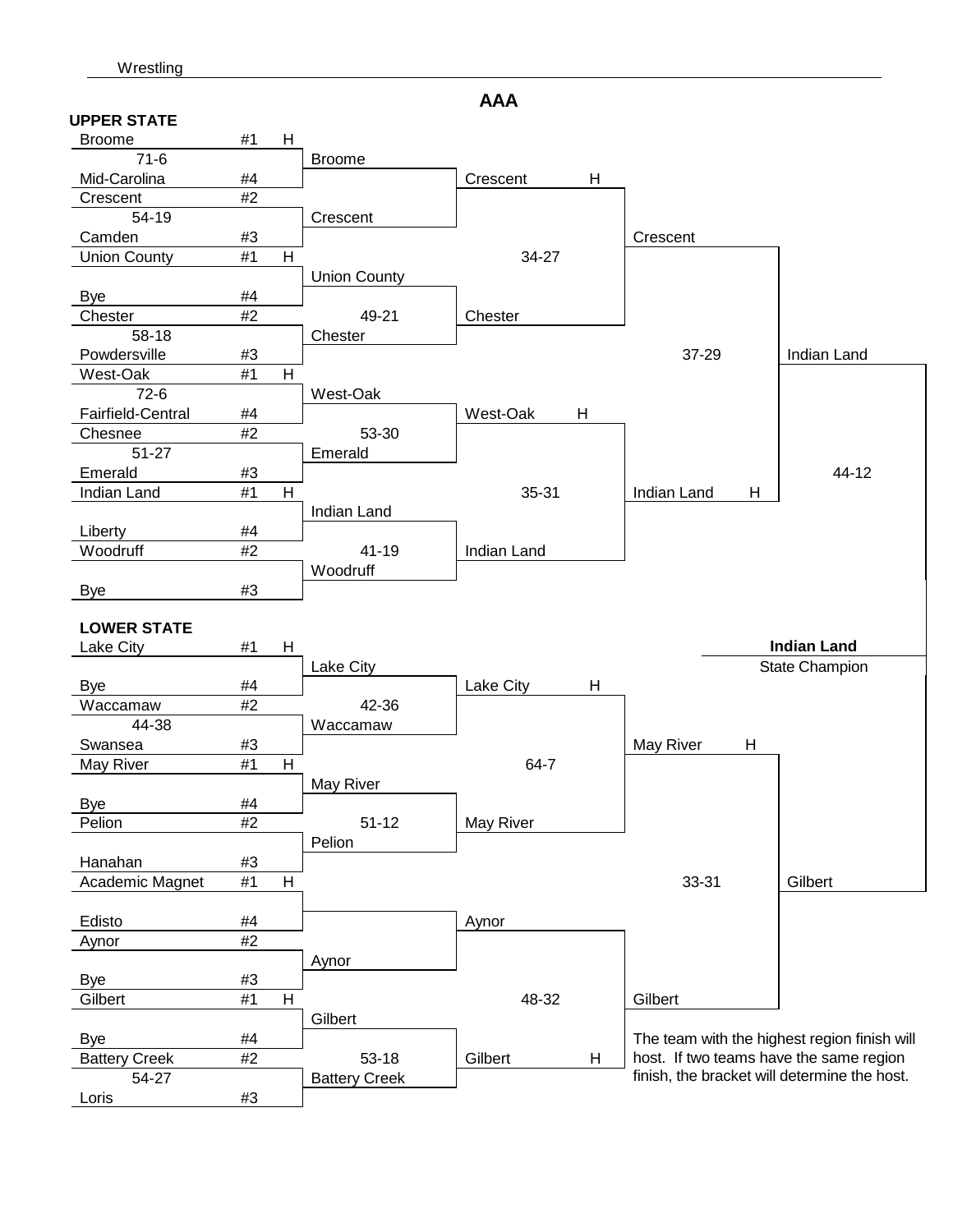

**AA**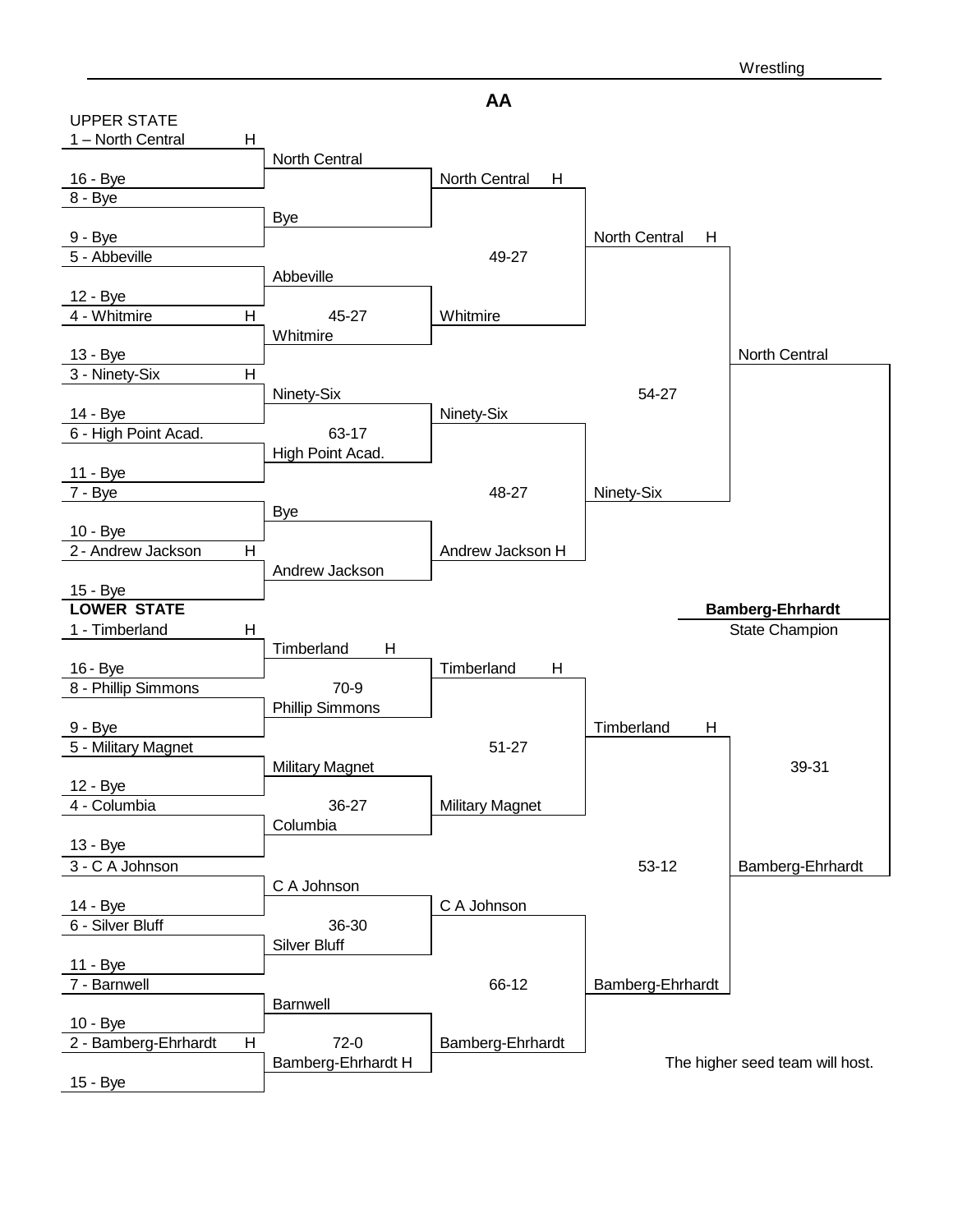# **STATE WRESTLING TEAM CHAMPIONS (1968-69 - 2018-19)**

|         | Champion                            | Coach                 | Score                 | Runner-up              | Coach                   |
|---------|-------------------------------------|-----------------------|-----------------------|------------------------|-------------------------|
| 1968-69 | St. Andrews                         | <b>Rusty Hamilton</b> | $130 - 93$            | James Island           | <b>Edward Hertwig</b>   |
| 1969-70 | St. Andrews                         | <b>Rusty Hamilton</b> | $113 - 61$            | James Island           | <b>Edward Hertwig</b>   |
| 1970-71 | Fort Johnson                        | M. Leroy Jackson      | $56 - 53$             | <b>Brookland Cayce</b> | John Checkovich         |
| 1971-72 | Lower Richland                      | <b>William Tourek</b> | $48 - 41\frac{1}{2}$  | <b>Bishop England</b>  | <b>Jack Cantey</b>      |
| 1972-73 | Lower Richland                      | Rudolph Cooper        | $65\frac{1}{2} - 35$  | Union                  | Jim Barnes              |
| 1973-74 | Lower Richland                      | <b>Rudolph Cooper</b> | $55 - 41\frac{1}{2}$  | Summerville            | <b>Jim Flowers</b>      |
| 1974-75 | Lower Richland                      | Rudolph Cooper        | $73 - 57$             | Airport                | <b>Jim Barnes</b>       |
| 1975-76 | Airport                             | <b>Jim Barnes</b>     | 75 $\frac{1}{2}$ - 68 | Fort Johnson           | <b>Chester Willis</b>   |
| 1976-77 | Airport                             | <b>Jim Barnes</b>     | $122 - 80$            | Bonds-Wilson           | James E. Cox            |
|         |                                     |                       | A                     |                        |                         |
|         | Champion                            | Coach                 | <b>Score</b>          | <u>Runner-up</u>       | <b>Coach</b>            |
| 2005-06 | Chesterfield                        | Lance Abernathy       |                       | Bamberg-Ehrhardt       | Derek Ayers             |
| 2006-07 | Chesterfield                        | Lance Abernathy       |                       | Bamberg-Ehrhardt       | Derek Ayers             |
| 2007-08 | Chesterfield                        | Lance Abernathy       |                       | Bamberg-Ehrhardt       | Derek Ayers             |
| 2008-09 | Chesterfield                        | <b>Will Gainey</b>    | $57 - 3$              | Bamberg-Ehrhardt       | <b>Cody Slaughter</b>   |
| 2009-10 | Chesterfield                        | <b>Will Gainey</b>    | $33 - 31$             | Bamberg-Ehrhardt       | <b>Cody Slaughter</b>   |
| 2010-11 | Bamberg-Ehrhardt                    | <b>Cody Slaughter</b> | $35 - 32$             | Chesterfield           | <b>Will Gainey</b>      |
| 2011-12 | Bamberg-Ehrhardt                    | <b>Cody Slaughter</b> | $52 - 23$             | Abbeville              | <b>Wayne Botts</b>      |
|         |                                     |                       | AA                    |                        |                         |
|         | <b>Champion</b>                     | Coach                 | <b>Score</b>          | Runner-up              | Coach                   |
| 1977-78 | Woodruff                            | Danny Holland         | 1871/2-167            | Swansea                | <b>Frank Shealy</b>     |
| 1978-79 | Swansea                             | <b>Phil Williams</b>  | 199 - 21              | Woodruff               | Danny Holland           |
| 1979-80 | Swansea                             | <b>Phil Williams</b>  | 2021/2-122            | Chapin                 | Paul Lareau             |
| 1980-81 | Swansea                             | <b>Phil Williams</b>  | 188 - 167             | Woodruff               | Danny Holland           |
| 1981-82 | Woodruff                            | Danny Holland         | 135½-131              | Swansea                | <b>Tom Williams</b>     |
| 1982-83 | Woodruff                            | Danny Holland         | 158 - 1221/2          | St. John's (JI)        | R. L. Lail, Jr.         |
|         | 1984 - 1992 combined with class AAA |                       |                       |                        |                         |
| 1991-92 | Swansea                             | <b>Quincey Riley</b>  | 1431/2-1301/2         | <b>Blue Ridge</b>      | <b>Malcom Singleton</b> |
| 1992-93 | Chapin                              | <b>Bob Taylor</b>     | 130-110               | Swansea                | <b>Quincey Riley</b>    |
| 1993-94 | West-Oak                            | Sammy Grant           | 1291/2 - 114          | Chapin                 | <b>Bob Taylor</b>       |
| 1994-95 | Swansea                             | <b>Quincey Riley</b>  | 117-116               | West-Oak               | Sammy Grant             |
| 1995-96 | Chapin                              | <b>Bob Taylor</b>     | 1041/2-991/2          | Walhalla               | Kurt Kruzberger         |
| 1996-97 | Chapin                              | <b>Bob Taylor</b>     | $105.5 - 95$          | Woodruff               | <b>Scott Adkins</b>     |
| 1997-98 | Chapin                              | <b>Bob Taylor</b>     | $153.5 - 99$          | Edisto                 |                         |
| 1998-99 | Loris                               | <b>Michael Morris</b> | $91.5 - 89$           | <b>Bishop England</b>  | Paul Spence             |
| 1999-00 | Loris                               | <b>Mike Morris</b>    | 83-81                 | West-Oak               | Mark Holliday           |
|         | Crescent                            |                       |                       |                        |                         |
| 2000-01 | Woodruff                            | <b>Chad Singleton</b> |                       | Swansea                | <b>Quincy Riley</b>     |
| 2001-02 | Swansea                             | <b>Chad Meredith</b>  | $43 - 22$             | Walhalla               | <b>Trey Gardner</b>     |
| 2002-03 |                                     |                       |                       | West-Oak               | <b>Steve Harris</b>     |
|         | Cheraw                              | <b>Brad Porter</b>    | $62 - 15$             |                        |                         |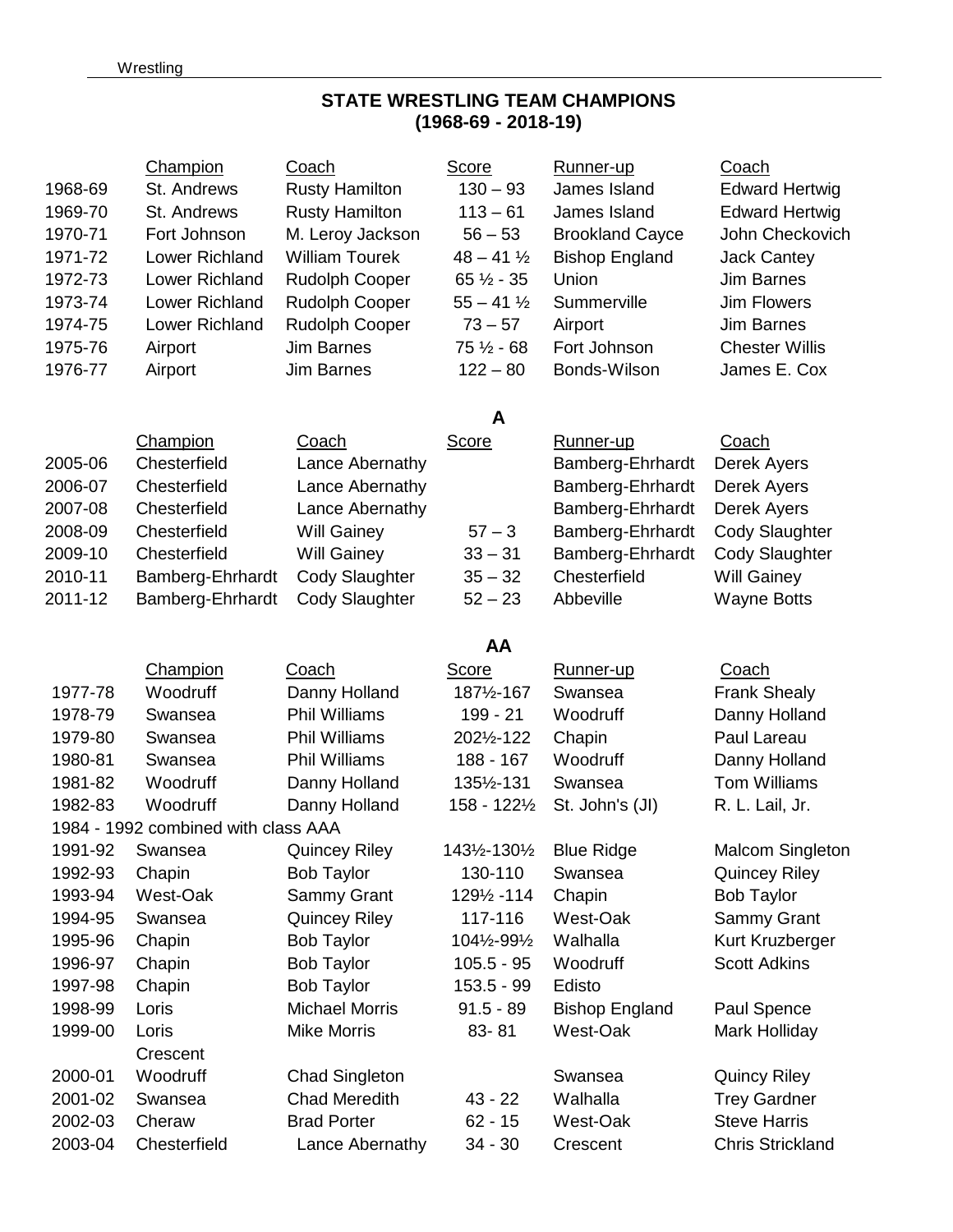**Wrestling** 

| <b>Champion</b><br><b>Score</b><br>Coach<br>Coach<br>Runner-up<br>Chesterfield<br>2004-05<br>Lance Abernathy<br>$27 - 22$<br><b>Broome</b><br><b>Steven Carruth</b><br><b>Chris Strickland</b><br>$32 - 27$<br>2005-06<br>Chesterfield<br>Lance Abernathy<br>Crescent<br><b>Rick Sommerville</b><br>2006-07<br><b>Thomas Britt</b><br>Walhalla<br>Loris<br>2007-08<br>Loris<br><b>Thomas Britt</b><br>Woodruff<br>Daniel Westmoreland |  |
|---------------------------------------------------------------------------------------------------------------------------------------------------------------------------------------------------------------------------------------------------------------------------------------------------------------------------------------------------------------------------------------------------------------------------------------|--|
|                                                                                                                                                                                                                                                                                                                                                                                                                                       |  |
|                                                                                                                                                                                                                                                                                                                                                                                                                                       |  |
|                                                                                                                                                                                                                                                                                                                                                                                                                                       |  |
|                                                                                                                                                                                                                                                                                                                                                                                                                                       |  |
| 2008-09<br>Abbevill<br>$32 - 22$<br>Loris<br><b>Thomas Britt</b>                                                                                                                                                                                                                                                                                                                                                                      |  |
| <b>Anthony Marti</b><br>2009-10<br>Loris<br>$31 - 30$<br>Woodruff<br>Daniel Westmoreland                                                                                                                                                                                                                                                                                                                                              |  |
| <b>Tommy Britt</b><br>2010-11<br>Hanahan<br>$53 - 25$<br>Chesnee<br>Jon Rentz                                                                                                                                                                                                                                                                                                                                                         |  |
| Ray Adkins<br>2011-12<br>$40 - 34$<br>Hanahan<br>Ray Adkins<br>Emerald                                                                                                                                                                                                                                                                                                                                                                |  |
| Andy Wright<br><b>Jake Stewart</b><br>2012-13<br>$27 - 12$<br><b>Dale Burrell</b>                                                                                                                                                                                                                                                                                                                                                     |  |
| Bamberg-Ehrhardt<br>Liberty<br>2013-14<br>Dale Burrell                                                                                                                                                                                                                                                                                                                                                                                |  |
| <b>Battery Creek</b><br>Nathan Day<br>Liberty<br>Dale Burrell<br>2014-15<br>$36 - 31$                                                                                                                                                                                                                                                                                                                                                 |  |
| <b>Battery Creek</b><br>Nathan Day<br>Liberty                                                                                                                                                                                                                                                                                                                                                                                         |  |
| $35 - 32$<br><b>Michael Steinbar</b><br>2015-16<br>Marion<br>Liberty<br><b>Dale Burrell</b>                                                                                                                                                                                                                                                                                                                                           |  |
| $40 - 24$<br>2016-17<br><b>Jake Stewart</b><br>Cheraw<br><b>Brad Porter</b><br>Bamberg-Ehrhardt                                                                                                                                                                                                                                                                                                                                       |  |
| 44 - 13<br><b>Jake Stewart</b><br>2017-18<br>Liberty<br>Bamberg-Ehrhardt                                                                                                                                                                                                                                                                                                                                                              |  |
| $39 - 31$<br>2018-19<br>Bamberg-Ehrhardt<br>Mark Moody<br><b>North Central</b><br><b>Jason Brazell</b>                                                                                                                                                                                                                                                                                                                                |  |
| <b>AAA</b>                                                                                                                                                                                                                                                                                                                                                                                                                            |  |
| $96\frac{1}{2} - 89$<br>1978-79<br>Greer<br>Steve Woodward<br>James Island<br><b>Albert Spalviero</b>                                                                                                                                                                                                                                                                                                                                 |  |
| 1979-80<br>Bonds-Wilson<br>$110 - 92$<br>Fort Johnson<br>Mark Agner<br>Mike Casey                                                                                                                                                                                                                                                                                                                                                     |  |
| Mauldin<br>1980-81<br>Fort Johnson<br>Mark Agner<br>$110 - 92$<br><b>Stan Hopkins</b>                                                                                                                                                                                                                                                                                                                                                 |  |
| J. F. Byrnes<br><b>Tim Ramaley</b><br>1981-82<br>188-1301/2<br>Fort Johnson<br>Mark Agner                                                                                                                                                                                                                                                                                                                                             |  |
| <b>Ed Coles</b><br>1982-83<br>St. Andrews<br>$157\frac{1}{2} - 37$<br>Fort Johnson<br>Mark Agner                                                                                                                                                                                                                                                                                                                                      |  |
| John Abercrombie<br><b>Ed Coles</b><br>1983-84<br><b>Bel-Honea Path</b><br>$91 - 81$<br>St. Andrews                                                                                                                                                                                                                                                                                                                                   |  |
| <b>Ed Coles</b><br>J. F. Byrnes<br>1984-85<br>St. Andrews<br>1391/2 - 35<br><b>Roy Turner</b>                                                                                                                                                                                                                                                                                                                                         |  |
| 1985-86<br>Jeff Slagle<br><b>Bel-Honea Path</b><br>John Abercrombie<br>Swansea<br>$91\frac{1}{2} - 81\frac{1}{2}$                                                                                                                                                                                                                                                                                                                     |  |
| 1986-87<br>Jeff Slagle<br>$93 - 78$<br>Camden<br>John Thompson<br>Swansea                                                                                                                                                                                                                                                                                                                                                             |  |
| John Abercrombie<br>1987-88<br><b>Bel-Honea Path</b><br>$80 - 76$<br>Hanahan<br>Randy Learn                                                                                                                                                                                                                                                                                                                                           |  |
| John Abercrombie<br>1988-89<br><b>Dreher</b><br>Joe Soltish<br>1111/2 - 781/2<br><b>Bel-Honea Path</b>                                                                                                                                                                                                                                                                                                                                |  |
| <b>Joe Soltish</b><br>1989-90<br><b>Jeff Slagle</b><br>1191/2 - 119<br><b>Dreher</b><br>Swansea                                                                                                                                                                                                                                                                                                                                       |  |
| 1990-91<br>Jeff Slagle<br>1141/2 - 811/2<br>Lugoff-Elgin<br><b>Eddie Whitt</b><br>Swansea                                                                                                                                                                                                                                                                                                                                             |  |
| 1991-92<br>Nathan Day<br>$98 - 80$<br>Jeff Slagle<br><b>Battery Creek</b><br>Swansea                                                                                                                                                                                                                                                                                                                                                  |  |
| John Abercrombie<br><b>Bel-Honea Path</b><br>1301/2 - 891/2<br>Lugoff-Elgin<br>Tim Wash<br>1992-93                                                                                                                                                                                                                                                                                                                                    |  |
| 1993-94<br>James Island<br><b>Nelson Huggins</b><br>Eastside<br><b>Ed Coles</b><br>$119 - 98\frac{1}{2}$                                                                                                                                                                                                                                                                                                                              |  |
| <b>Battery Creek</b><br>$37 - 27$<br>Eastside<br><b>Ed Coles</b><br>1994-95<br>Nathan Day                                                                                                                                                                                                                                                                                                                                             |  |
| 1995-96<br><b>Battery Creek</b><br>Nathan Day<br>Tim Wash<br>$36 - 19$<br>Lugoff-Elgin                                                                                                                                                                                                                                                                                                                                                |  |
| <b>Battery Creek</b><br>Dutch Fork<br><b>B.D. LaPrad</b><br>1996-97<br>Nathan Day<br>$34 - 20$                                                                                                                                                                                                                                                                                                                                        |  |
| Lugoff-Elgin<br>Tim Wash<br>$59 - 7$<br><b>Byron Reames</b><br>1997-98<br>Seneca                                                                                                                                                                                                                                                                                                                                                      |  |
| Lugoff-Elgin<br>Tim Wash<br>Eastside<br>Jack Kosmicki<br>1998-99                                                                                                                                                                                                                                                                                                                                                                      |  |
| Eastside<br>Tim Wash<br>1999-00<br>Jack Kosmicki<br>$31 - 27$<br>Lugoff-Elgin                                                                                                                                                                                                                                                                                                                                                         |  |
| 2000-01<br>Joe Connell<br>Seneca<br>Lugoff-Elgin<br>Andy Smyth                                                                                                                                                                                                                                                                                                                                                                        |  |
| Eastside<br>Jack Kosmicki<br>Lugoff-Elgin<br>Kevin Knoerr<br>2001-02<br>$36 - 30$                                                                                                                                                                                                                                                                                                                                                     |  |
| Kevin Knoerr<br>2002-03<br>Lugoff-Elgin<br><b>Carolina Forest</b><br><b>Bill Mayer</b><br>$58 - 20$                                                                                                                                                                                                                                                                                                                                   |  |
| 2003-04<br>Eastside<br>Jack Kosmicki<br>Wes Mook<br>Georgetown                                                                                                                                                                                                                                                                                                                                                                        |  |
| Scott Harmon<br>2004-05<br>Eastside<br>Jack Kosmicki<br>$46 - 24$<br>Chapin                                                                                                                                                                                                                                                                                                                                                           |  |
| 2005-06<br>Eastside<br>Jack Kosmicki<br>N Myrtle Beach<br><b>Charlie Clay</b>                                                                                                                                                                                                                                                                                                                                                         |  |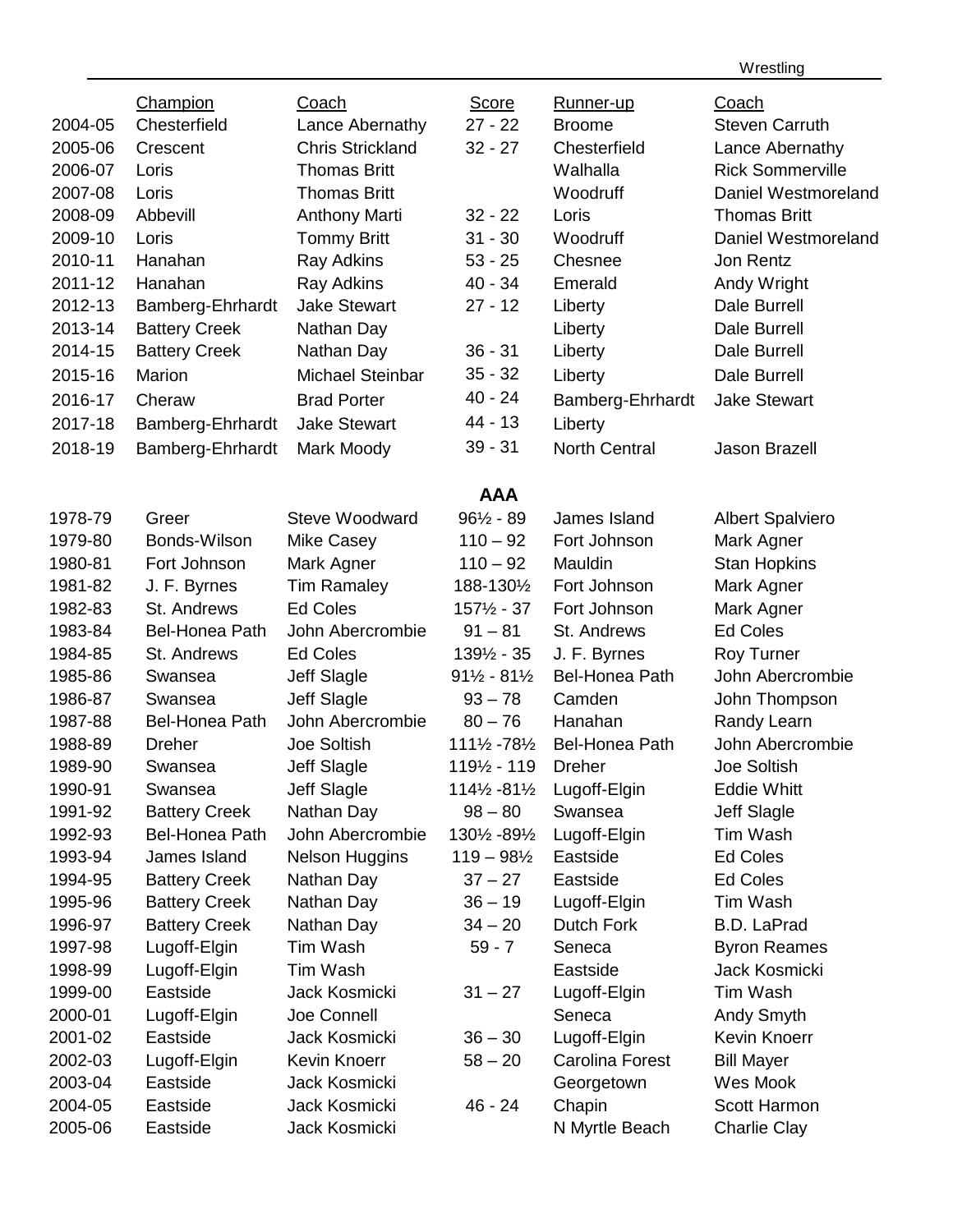### **Wrestling**

| <b>Champion</b><br>Coach                            | Score                  | Runner-up            | <b>Coach</b>        |
|-----------------------------------------------------|------------------------|----------------------|---------------------|
| 2006-07<br>Eastside<br>Jack Kosmicki                | $41 - 24$              | N Myrtle Beach       | <b>Charlie Clay</b> |
| 2007-08<br>Jack Kosmicki<br>Eastside                |                        | <b>Hilton Head</b>   | <b>Mike Newton</b>  |
| 2008-09<br>Eastside<br>Jack Kosmicki                | $40 - 25$              | <b>Hilton Head</b>   | <b>Mike Newton</b>  |
| 2009-10<br>Evan Moxie<br>Lugoff-Elgin               | $40 - 17$              | <b>Hiton Head</b>    | <b>Mike Newton</b>  |
| 2010-11<br><b>West Oak</b><br>Jeff Jordan           | $31 - 27$              | Chapin               | Scott Harmon        |
| 2011-12<br>Bel-Honea Path<br><b>Chris Stickland</b> | $35 - 30$              | Chapin               | Ken Wilson          |
| 2012-13<br>Jack Kosmicki<br>Eastside                | $38 - 27$              | Hanahan              | Ray Adkins          |
| 2013-14<br>Eastside<br>Jack Kosmicki                |                        | Socastee             | <b>Jeff Gibbins</b> |
| 2014-15<br>West Oak<br>Jeremy Durham                | 44-21                  | <b>Beaufort</b>      |                     |
| 2015-16<br>Eastside<br>Jack Kosmicki                |                        | Hilton Head Island   | <b>Mike Newton</b>  |
| 2016-17<br>West Oak<br><b>Greg Brewer</b>           | $34 - 24$              | <b>Battery Creek</b> | Nathan Day          |
| <b>West Oak</b><br>2017-18<br><b>Greg Brewer</b>    | $58 - 18$              | Swansea              | <b>Eric Pack</b>    |
| 2018-19<br><b>Indian Land</b><br>Leon Boulware      | 44 - 12                | Gilbert              | Mitch Hudson        |
|                                                     | <b>AAAA</b>            |                      |                     |
| Champion<br><b>Coach</b>                            | <b>Score</b>           | Runner-up            | Coach               |
| <b>Jim Barnes</b><br>1978-79<br>Airport             | 1101/2 - 69            | Rock Hill            | Tom Ellenberger     |
| 1979-80<br>Irmo<br>B. D. LaPrad                     | $96 - 95$              | Rock Hill            | Tom Ellenberger     |
| <b>Rock Hill</b><br>1980-81<br>Tom Ellenberger      | $148 - 119\frac{1}{2}$ | Irmo                 | B. D. LaPrad        |
| 1981-82<br>Summerville<br><b>Steve LaPrad</b>       | $170 - 132$            | <b>Rock Hill</b>     | <b>Jim Barnes</b>   |
| 1982-83<br>Rock Hill<br><b>Jim Barnes</b>           | $164 - 130\frac{1}{2}$ | Summerville          | <b>Steve LaPrad</b> |
| 1983-84<br>Rock Hill<br>Jim Barnes                  | $151 - 126\frac{1}{2}$ | James Island         | Mark Agner          |
| Rock Hill<br><b>Jim Barnes</b><br>1984-85           | 161½ - 96              | Irmo                 | B. D. LaPrad        |
| 1985-86<br>Rock Hill<br><b>Jim Barnes</b>           | $178 - 174\frac{1}{2}$ | Summerville          | <b>Steve LaPrad</b> |
| Jim Barnes<br>1986-87<br>Rock Hill                  | 1571/2 - 104           | Summerville          | <b>Steve LaPrad</b> |
| 1987-88<br>Summerville<br><b>Steve LaPrad</b>       | 181½ - 133½            | Rock Hill            | <b>Jim Barnes</b>   |
| 1988-89<br>Summerville<br><b>Steve LaPrad</b>       | $204 - 169\frac{1}{2}$ | Rock Hill            | <b>Jim Barnes</b>   |
| Rock Hill<br>Jim Barnes<br>1989-90                  | $169 - 167$            | Summerville          | <b>Steve LaPrad</b> |
| 1990-91<br>Rock Hill<br>Jim Barnes                  | 176½-80½               | Summerville          | <b>Steve LaPrad</b> |
| 1991-92<br>Rock Hill<br>Jim Barnes                  | 124 – 114              | Summerville          | Steve LaPrad        |
| Summerville<br><b>Steve LaPrad</b><br>1992-93       | 1231/2 - 97            | <b>Rock Hill</b>     | <b>Jim Barnes</b>   |
| Summerville<br><b>Steve LaPrad</b><br>1993-94       | $31 - 22$              | <b>Rock Hill</b>     | <b>Jim Barnes</b>   |
| Rock Hill<br>1994-95<br><b>Jim Barnes</b>           | $36 - 24$              | Summerville          | Mike Frye           |
| Rock Hill<br><b>Jim Barnes</b><br>1995-96           | $31 - 21$              | Summerville          | Mike Frye           |
| Rock Hill<br><b>Jim Barnes</b><br>1996-97           | $38 - 21$              | Irmo                 | David Maas          |
| Summerville<br>1997-98<br>Kenny Walker              | $54 - 13$              | <b>Rock Hill</b>     | <b>Jim Barnes</b>   |
| Rock Hill<br>1998-99<br><b>Jim Barnes</b>           | $35 - 25$              | <b>Dutch Fork</b>    | B. D. LaPrad        |
| Rock Hill<br><b>Jim Barnes</b><br>1999-00           | $40 - 19$              | Irmo                 | David Maas          |
| Summerville<br>Kenny Walker<br>2000-01              | $33 - 18$              | Dutch Fork           | B. D. LaPrad        |
| 2001-02<br>Summerville<br>Kenny Walker              | $32 - 31$              | <b>Dutch Fork</b>    | B. D. LaPrad        |
| 2002-03<br><b>Dutch Fork</b><br>B. D. LaPrad        | $37 - 34$              | <b>Spring Valley</b> | Kenny Wilson        |
| Summerville<br>Kenny Walker<br>2003-04              | $41 - 21$              | Rock Hill            | Tim Wash            |
| 2004-05<br>Summerville<br>Kenny Walker              | $43 - 16$              | Rock Hill            | Tim Walsh           |
| 2005-06<br>Summerville<br>Kenny Walker              | $31 - 30$              | Lexington            | Derek Strobel       |

2006-07 Ft. Dorchester B.D. LaPard 31 - 22 Hillcrest Tommy Bell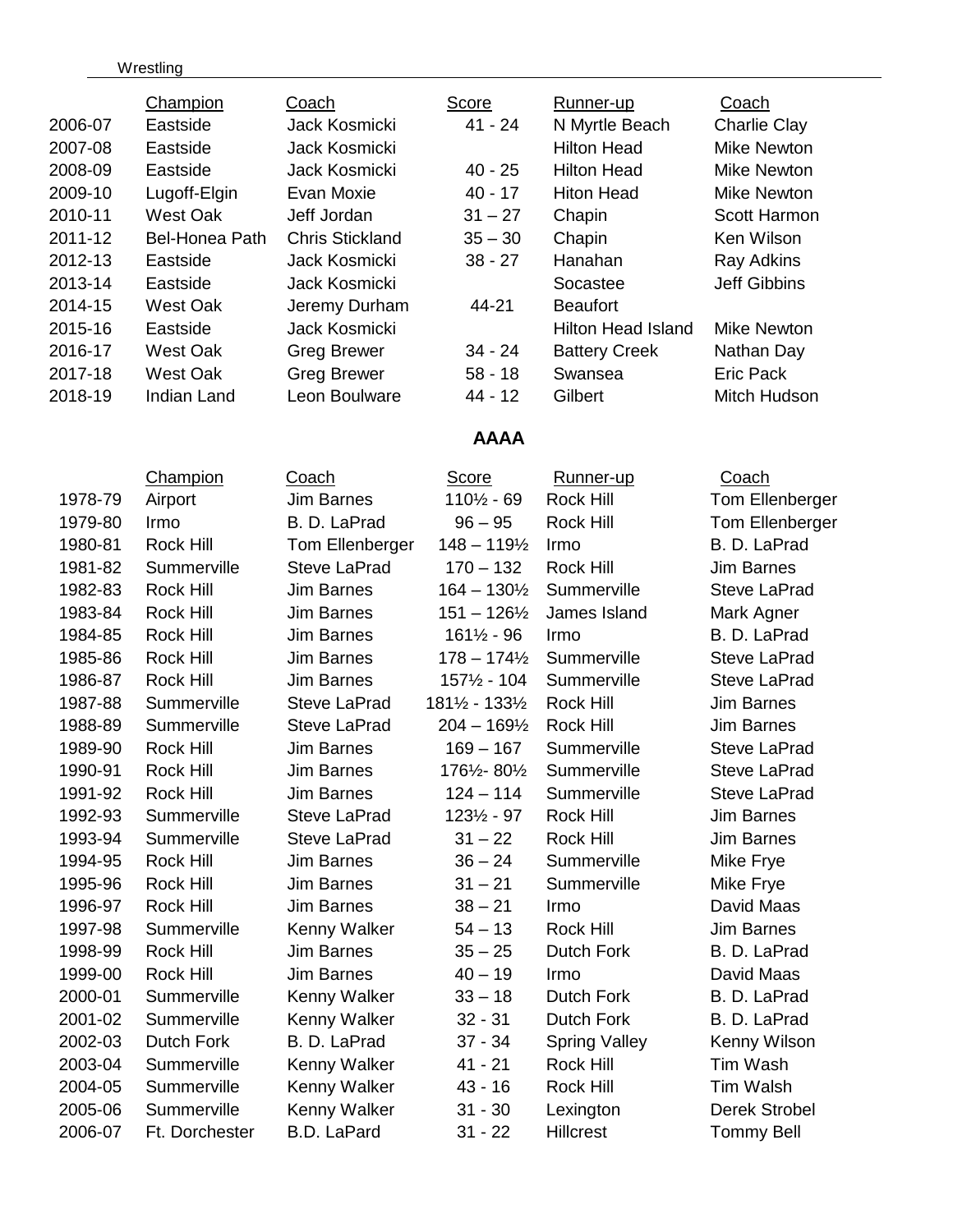Wrestling

|         | Champion               | Coach                 | Score        | Runner-up              | Coach               |
|---------|------------------------|-----------------------|--------------|------------------------|---------------------|
| 2007-08 | Summerville            | Kenny Walker          |              | <b>Rock Hill</b>       | Cain Beard          |
| 2008-09 | Rock Hill              | Cain Beard            | $28 - 24$    | Ft. Dorchester         | B. D. LaPrad        |
| 2009-10 | <b>Fort Dorchester</b> | B. D. LaPrad          |              | <b>Rock Hill</b>       | Cain Beard          |
| 2010-11 | <b>Hillcrest</b>       | <b>Tommy Bell</b>     | $36 - 22$    | Lexington              | Derek Strobel       |
| 2011-12 | <b>Hillcrest</b>       | <b>Tommy Bell</b>     | $27 - 26$    | Lexington              | Derek Strobel       |
| 2012-13 | Lexington              | Derek Strobel         | $36 - 21$    | <b>Rock Hill</b>       | Cain Beard          |
| 2013-14 | <b>Rock Hill</b>       | Cain Beard            |              | Summerville            | Darryl Tucker.      |
| 2014-15 | Rock Hill              | Cain Beard            | $45 - 24$    | <b>Fort Dorchester</b> | Derel Brown         |
| 2015-16 | Dorman                 | <b>Chad Singleton</b> | $34 - 25$    | <b>Ashley Ridge</b>    | <b>Stacey Woods</b> |
| 2016-17 | Eastside               | Jack Kosmicki         | $59 - 11$    | Chapin                 | Ken Wilson          |
| 2017-18 | Eastside               | Jack Kosmicki         | $46 - 18$    | Chapin                 | Ken Wilson          |
| 2018-19 | Eastside               | Jack Kosmicki         | $66 - 15$    | North Myrtle Beach     | Francis C. Mazyck   |
|         |                        |                       | <b>AAAAA</b> |                        |                     |

|                   | Champion            | Coach      | <b>Score</b> | Runner-up              | Coach        |
|-------------------|---------------------|------------|--------------|------------------------|--------------|
|                   | 2016-17 River Bluff | Evan Moxie | $31 - 30$    | Rock Hill              | Cain Beard   |
| 2017-18 Rock Hill |                     | Cain Beard | $35 - 33$    | <b>Fort Dorchester</b> | Andrew Young |
| 2018-19 Hillcrest |                     | Robby Bell | $41 - 3$     | <b>River Bluff</b>     | Evan Moxie   |
|                   |                     |            |              |                        |              |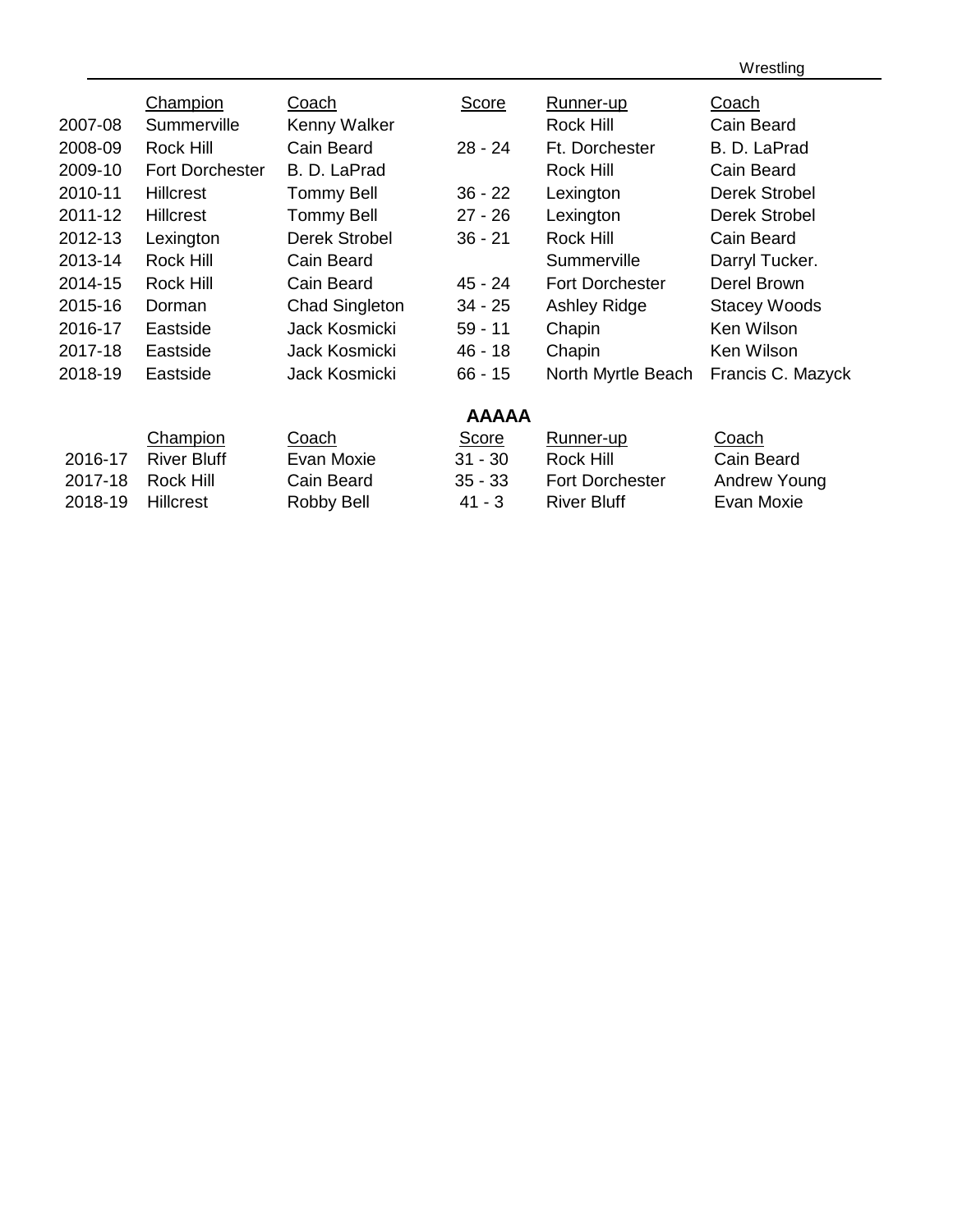### **SCHOOL RECORDS Most State Championships**

18... Rock Hill..........1981, 83, 84, 85, 86, 87, 90, 91, 92, 95, 96, 97, 99, 00, 09, 14, 15, 18 14... Eastside..........2000, 02, 04, 05, 06, 07, 08, 09, 13, 14, 16, 17, 18, 19 11... Summerville....1981, 87, 88, 92, 93, 98, 00, 01, 03, 04, 06 10... Swansea.........1979, 80, 81, 85, 86, 89, 90, 95, 01

#### **Most Consecutive State Championships**

7 .............................Chesterfield...........2004-10 6 .............................Eastside ................2004-09

### **CAREER COACHING WINS**

| 372 Dick Smith T L Hanna 1979 - 96 372 - 214         |  |  |
|------------------------------------------------------|--|--|
| 265 Ken Wilson  Spring Valley 1985 - 04 265 - 74     |  |  |
| 246 Leonard Covington Goose Creek 1893 - 03 246 - 51 |  |  |
| 240 Dale BurrellLiberty 1999-2013 240-161            |  |  |
| 105 Matthew Love Conway/Sumter2003 - 08 105 - 48     |  |  |
| 34 Derek Strobel Lexington1999 - 02 34 - 25          |  |  |
| 26 John Hollman Hilton Head Island2000 26 - 9        |  |  |
| 24 Derek Strobel Lexington1999 - 01 24 - 17          |  |  |
| 23 Britt McDowell Carolina Forest 1999 - 01 23 - 18  |  |  |

### **INDIVIDUAL RECORDS Four-Time State Champions**

|  | 4Carl Van Sewell Airport 1975, 76, 77, 78     |  |  |
|--|-----------------------------------------------|--|--|
|  | 4Barnell MackSwansea  1978, 79, 80, 81        |  |  |
|  | 4James McKinney  Buford  1978, 79, 80, 81     |  |  |
|  | 4  Robby Bell  Hillcrest  1995, 96, 97, 98    |  |  |
|  | 4  Ben Connell Lugoff-Elgin  1997, 98, 99, 02 |  |  |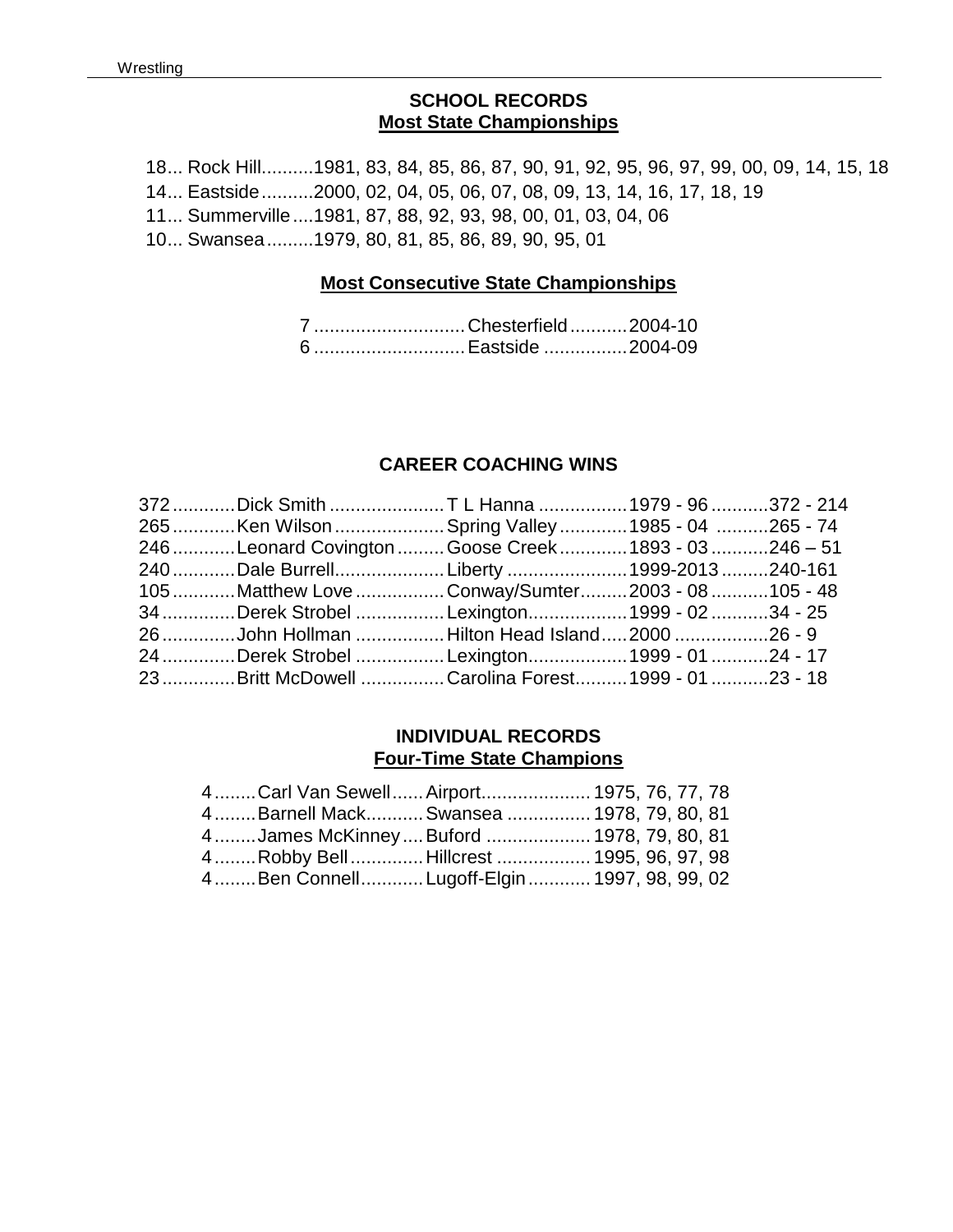# **TEAM RECORDS**

### **Most Consecutive Team Wins**

# **Most Points Scored By One Team In A Dual Match**

# **Longest Winning Streak**

83....................................... Rock Hill........................ 1978, 79, 80, 81, 82, 83, 84

# **INDIVIDUAL RECORDS**

### **Most Wins in a Career**

| 210 J. C. OddoEastside2004-07             |  |
|-------------------------------------------|--|
| 160 Marcquis Ratliff Cheraw  1999-01      |  |
| 158 Josh SullivanSumter2005-09            |  |
| 157 Kyle KimeryDutch Fork2001-04          |  |
| 139 Dakota Stewart Liberty2009-13         |  |
| 139 Josh StricklandSumter2003-07          |  |
| 133 Logan Raabe Sumter2002-07             |  |
| 123 Will RyanHilton Head 1997-00          |  |
| 114 Theo Meryanos Carolina Forest 1999-03 |  |
| 106 Edgar FlemingLiberty2002-06           |  |
| 66 Jason MathewsCarolina Forest 1998-01   |  |